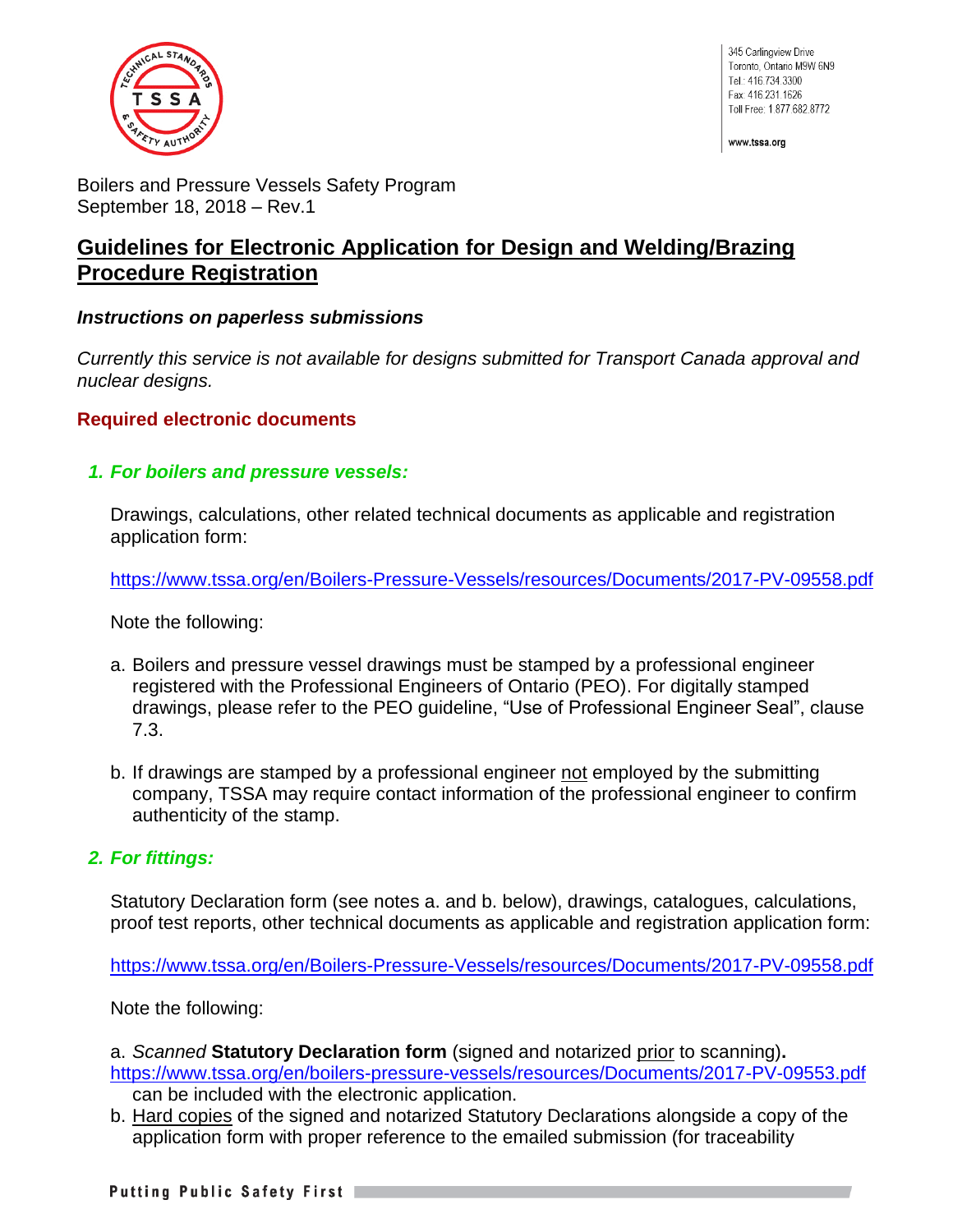$\overline{\phantom{a}}$  , and the contribution of the contribution of the contribution of the contribution of the contribution of the contribution of the contribution of the contribution of the contribution of the contribution of the

purposes) must be sent to TSSA offices. Note that TSSA requires one original signed and notarized Statutory Declaration form for its records. If you wish an original stamped Statutory Declaration bearing the Canadian Registration Number (CRN) be returned to you, please submit two (2) Statutory Declaration forms and advise TSSA that you require a stamped hard copy to be returned to you.

# *3. For welding/brazing:*

This application shall be submitted as individual PDF documents. Please do NOT combine one document with another into one PDF file:

a. Registration application form:

<https://www.tssa.org/en/boilers-pressure-vessels/resources/Documents/2017-PV-09556.pdf>

- b. WPS/BPS
- c. PQR + lab test reports
- d. Welders/Brazers Performance Qualification Card

## **4.** *For piping:*

Drawings (flow diagrams, P&ID's), piping system specifications, design calculation/stress analysis if applicable and registration application form:

<https://www.tssa.org/en/boilers-pressure-vessels/resources/Documents/2017-PV-09556.pdf>

Note the following:

- a. For submissions that include many drawings or systems, a line list and drawing or line list must be included with the submission.
- b. For piping systems which contain multiple services where some are subject to registration and others are not, those subject to registration need to be clearly marked e.g. highlighted.

## *5. For national design service applications:*

Electronic submissions for pressure vessels and fittings follow the instructions above under items 1. and 2. Hard copies will need to be provided for some jurisdictions. Refer to the national registration instructions:

<https://www.tssa.org/en/boilers-pressure-vessels/national-registration.aspx>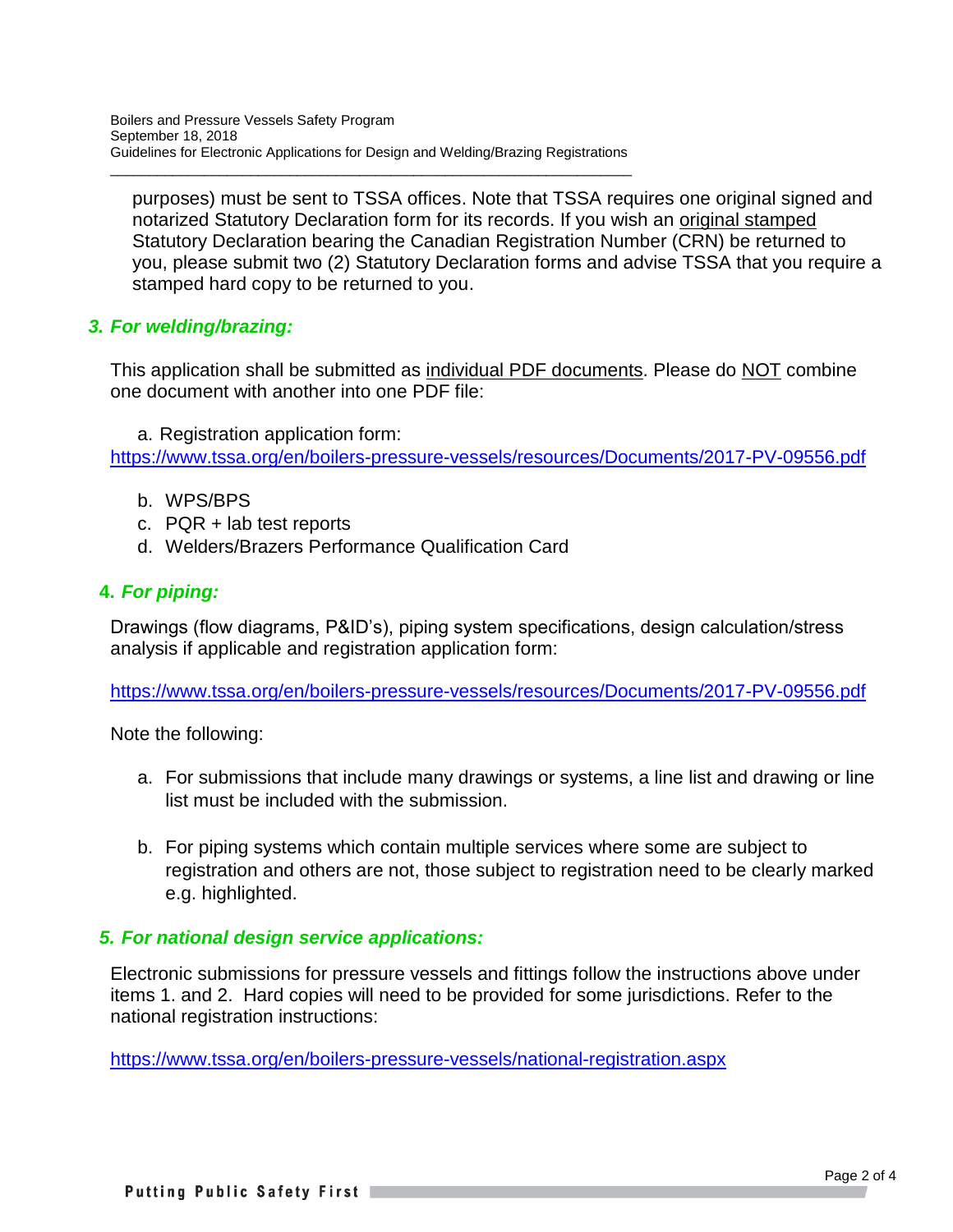$\overline{\phantom{a}}$  , and the contribution of the contribution of the contribution of the contribution of the contribution of the contribution of the contribution of the contribution of the contribution of the contribution of the

#### **General Instructions**

- 1. Email all your documents to bpy registrations@tssa.org. Submissions for registration should only be sent once. Do not e-mail and then courier or mail the documents unless otherwise requested by TSSA.
- 2. Send separate emails for separate submissions that is one email per CRN request. If all documents can NOT be attached to a single email (size limitations), the submission package may be broken into more than one email. The email subject shall clarify how many emails are being sent e.g., email 1/3, email 2/3, ... .
- 3. Files shall be attached to the email; web links are not acceptable.
- 4. Files shall be directly attached to the email being sent. Do not include emails as attachments (see images 1 and 2 below).
- 5. When expedited services are need, please include a signed Expedited Service Request form:

<https://www.tssa.org/en/boilers-pressure-vessels/resources/Documents/2017-PV-09552.pdf>

#### **Document Instructions**

- 1. Files shall be in PDF format only with no PDF security features enabled.
- 2. 'ZIP' or 'RAR' files are acceptable provided they contain individual and separate files.
- 3. Files shall be separated by content type; a single file shall contain only drawings or only calculations.
- 4. Each file should be clearly labelled to indicate contents (e.g. application, dwg 123).
- 5. All pages of the calculations must have the same orientation (all pages either in portrait or landscape).

#### **General Notes**

- 1. Upon successful review: TSSA will email you electronically stamped and signed documents. No hard copies will be mailed. *(We are trying to be paperless!)*
- 2. If the application is too complex to be reviewed electronically, TSSA may ask for a printed copy of the documents.
- 3. Electronic application is not currently available for designs submitted for Transport Canada approval and nuclear designs.